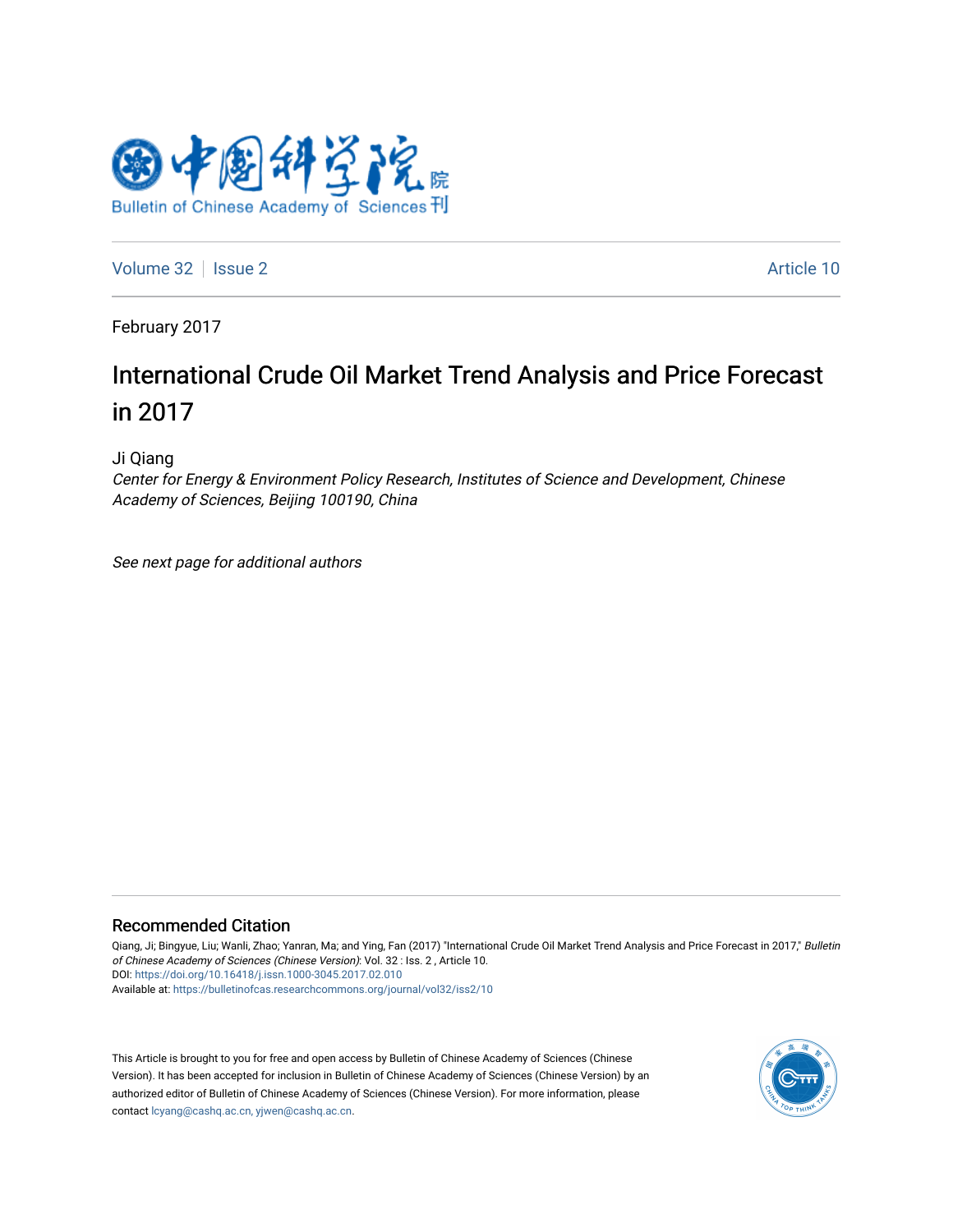## International Crude Oil Market Trend Analysis and Price Forecast in 2017

## Authors

Ji Qiang, Liu Bingyue, Zhao Wanli, Ma Yanran, and Fan Ying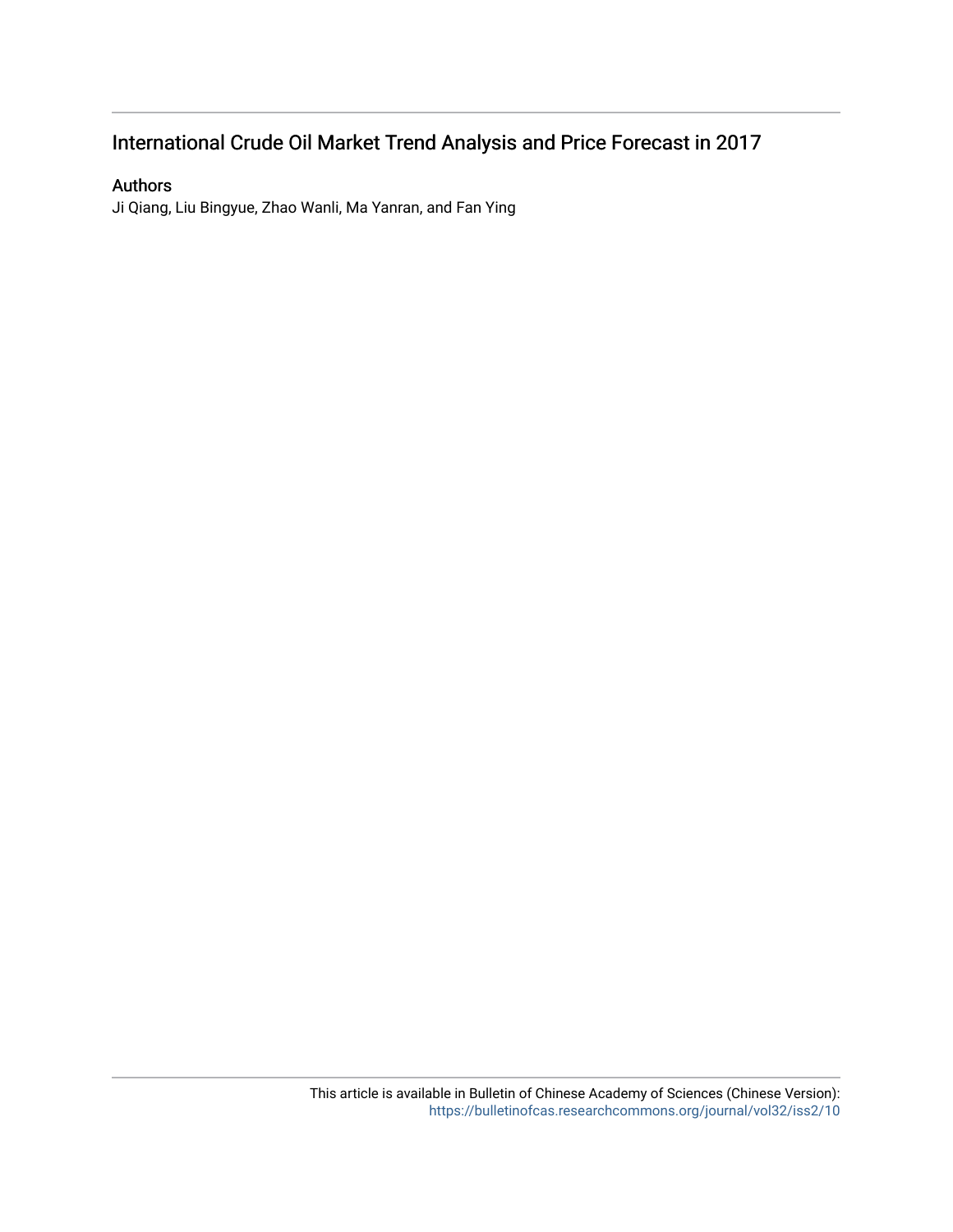# 2017年国际原油市场 走势分析与价格预测\*



姬 强<sup>1</sup> 刘炳越<sup>1,2</sup> 赵万里<sup>3</sup> 马嫣然<sup>1,4</sup> 范 英<sup>3\*\*</sup>

- 1 中国科学院科技战略咨询研究院能源与环境政策研究中心 北京 100190
- 2 中国科学技术大学统计与金融系 合肥 230026
- 3 北京航空航天大学经济管理学院 北京 100191
- 4 中国科学技术大学管理学院 合肥 230026

摘要 2017 年,OPEC 和非 OPEC 国家减产协议的执行力度将是影响国际石油价格走势的 最大变数。国际石油市场供需两侧均面临很大的不确定性,美国页岩油产量的恢复速度、 OECD 国家石油需求的反弹力度以及新兴经济体对石油需求的拉动作用都将影响石油市场 的再平衡状态。除此之外,美国加息的不确定性、市场投机的活跃程度以及地缘政治的 "黑天鹅"事件都将增加油价的短期波动性。文章通过自主研发的油价综合分析预测系统 预测,2017 年国际油价将保持窄幅震荡,Brent 年平均油价为 56 美元/桶,WTI 年平均油价 为 55 美元/桶,平均价差保持在 1 美元/桶左右。

关键词 国际原油市场,油价预测,走势分析

DOI 10.16418/j.issn.1000-3045.2017.02.010

回顾 2016年, 国际原油价格整体呈上涨趋势, 布伦特原油 (Brent)年平均价格 为 44 美元/桶, 与美国西得克萨斯中质原油 (WTI)平均价差缩窄至 1 美元/桶, 至 2016 年 末 WTI 与 Brent 的月平均价格比同比上涨 40%, 这是自 2009 年以来的年度最大涨幅。 2016 年上半年,国际油价呈直线反弹态势,主要归因于产油国上游油气投资规模紧缩、

产量增速放缓以及以美国页岩油为代表的非 OPEC(石油输出国组织)国家产能退出市场 速度远超预期等。2016年下半年,国际油价呈震荡上行态势,英国脱欧、产油国武装冲 突和石油工人罢工以及美国大选等事件是石油市场短期波动的主因。2016 年末,OPEC 与 非 OPEC 产油国达成联合减产协议,国际油价达到年内最高点。

\* 资助项目:国家自然科 学基金项目(91546109、 71133005、71203210) \*\*通讯作者 修改稿收到日期:2017年2 月6日

展望 2017 年,原油供应过剩的局面能否得到改善将是左右未来油价走势的关键。在供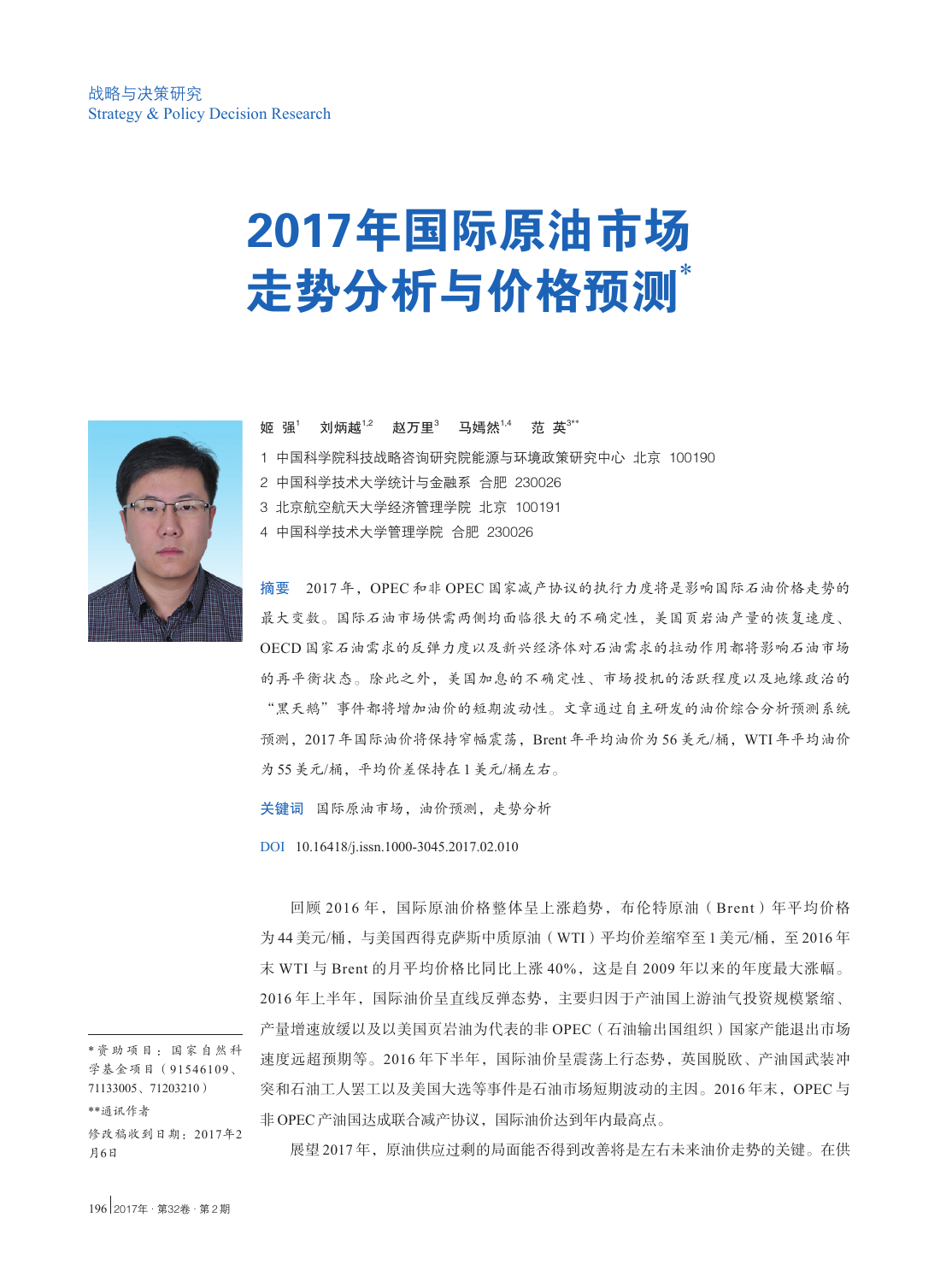给侧,OPEC 与非 OPEC 联合减产行动的执行效果将直 接影响石油市场投资者的信心;在需求侧,OECD(世 界经济合作与发展组织)国家石油需求的回暖速度以及 新兴经济体的石油需求增速将影响石油市场的再平衡水 平;在市场侧,美元强势回归以及美国加息的可能性逐 渐扩大将导致全球资金回流美元市场,原油市场面临投 资冲击。除此之外,市场投机活动和地缘政治事件等都 将影响油市的稳定进程。本文对 2017 年国际原油市场 的多空因素进行全面梳理,并依据自主开发的预测系统 对2017 年国际原油价格走势进行预测。

### 1 2017年国际原油市场形势判断

在经历了近两年的低油价底部徘徊后,全球主要 产油国开始联手削减原油产量,市场对油价进一步恢复 的信心正在提升。2017 年,原油市场的焦点主要集中 在 OPEC 减产行动带动的全球石油供需形势的新变化, 而OPEC 国家与美国页岩油行业之争也远未结束。

#### 1.1 2017年将是决定未来市场走向的关键年

整体来看,2017 年全球原油供需将基本平衡。这主 要取决于 OPEC 与非 OPEC 国家联合减产行动的效果以 及全球石油需求的进一步增长。

具体来看,2017 年世界石油需求将小幅增长,但 OECD 国家石油需求仍然疲软。据 OPEC 预测,2017 年 全球石油需求将达到 9 556 万桶/天,相比 2016 年增 长 115 万桶/天。其中,预计 OECD 国家和非 OECD 国 家石油需求分别增长 15 万桶/天和 100 万桶/天,分别达 到4685万桶/天和4871万桶/天[1]。

OECD 国家中,受总体经济强劲的拉动,预计美洲 需求上涨 20 万桶/天,达到 2 500 万桶/天。欧洲受到高昂 税收政策、替代能源发展等因素影响,预计总体需求保 持稳定,维持在 1 391 万桶/天。而亚太 OECD 国家石油 需求预计则将降至794 万桶/天。

非 OECD 国家中,石油需求增长主要来自中国、 印度、中东地区以及非洲国家。其中,预计中国和印度 的石油需求分别增长 27 万桶/天和 16 万桶/天,分别达 到 1 150 万桶/天和 449 万桶/天。拉美地区受经济稳固增 长,特别是巴西经济增长影响,预计石油需求增长 7 万 桶/天,达到 654 万桶/天。中东地区由于交通燃料需求的 增长,预计整体石油需求增长 11 万桶/天,达到 811万桶/ 天。

世界石油供给量将小幅减少。据 OPEC 预测, 2017年全球石油供应量为 9 543 万桶/天, 略低于全球 石油需求。根据 OPEC 第 171 次部长级会议,OPEC 将 遵照"阿尔及尔协议"在 2017 年上半年实施第 14 次减 产目标,将产量限制在 3 250 万桶/天。对比 OPEC 国 家 2016年10月份的产量水平,共需减产 120 万桶/ 天。其中,沙特、伊拉克和阿联酋减产份额最大,分 别为 48.6 万桶/天、21 万桶/天和 13.9 万桶/天。同时, 非 OPEC 国家石油供应将小幅增长,预计 2017 年将增 长 30 万桶/天,达5 650 万桶/天。

OECD 国家的商业石油库存将比 2016 年小幅上涨。 据 EIA(美国能源信息署)预测,2017 年 OECD 国家商 业石油库存将满足石油需求近 66 天,仍然处于近 5 年高 位[2]。OECD 国家石油需求增长乏力是其库存居高不下的 主要原因,这也给油价上涨造成了一定的压力。

#### 1.2 影响石油供需的主要因素

## 1.2.1 全球经济回暖速度低于预期,发达经济体经济上行 动力不足

2017 年,全球宏观经济整体需求不振,经济复苏仍 不稳定。美国新总统特朗普上任后,美国新的经济政策 将充满不确定性,市场信心明显不足;脱欧导致英国经 济增速大幅放缓,拖累整个欧元区经济持续低迷;新兴 市场与发展中经济体经济形势继续向好,也是拉动全球 经济上行的主要动力。 IMF(国际货币基金组织)和联 合国在 2016 年的最新报告中都下调了对世界经济增长的 预期。根据 IMF 预测,2017 年全球经济增速为 3.4%, 其中发达经济体增速 1.8%,新兴市场和发展中国家增 速 4.6%。新兴市场和亚洲发展中国家的经济增速继续降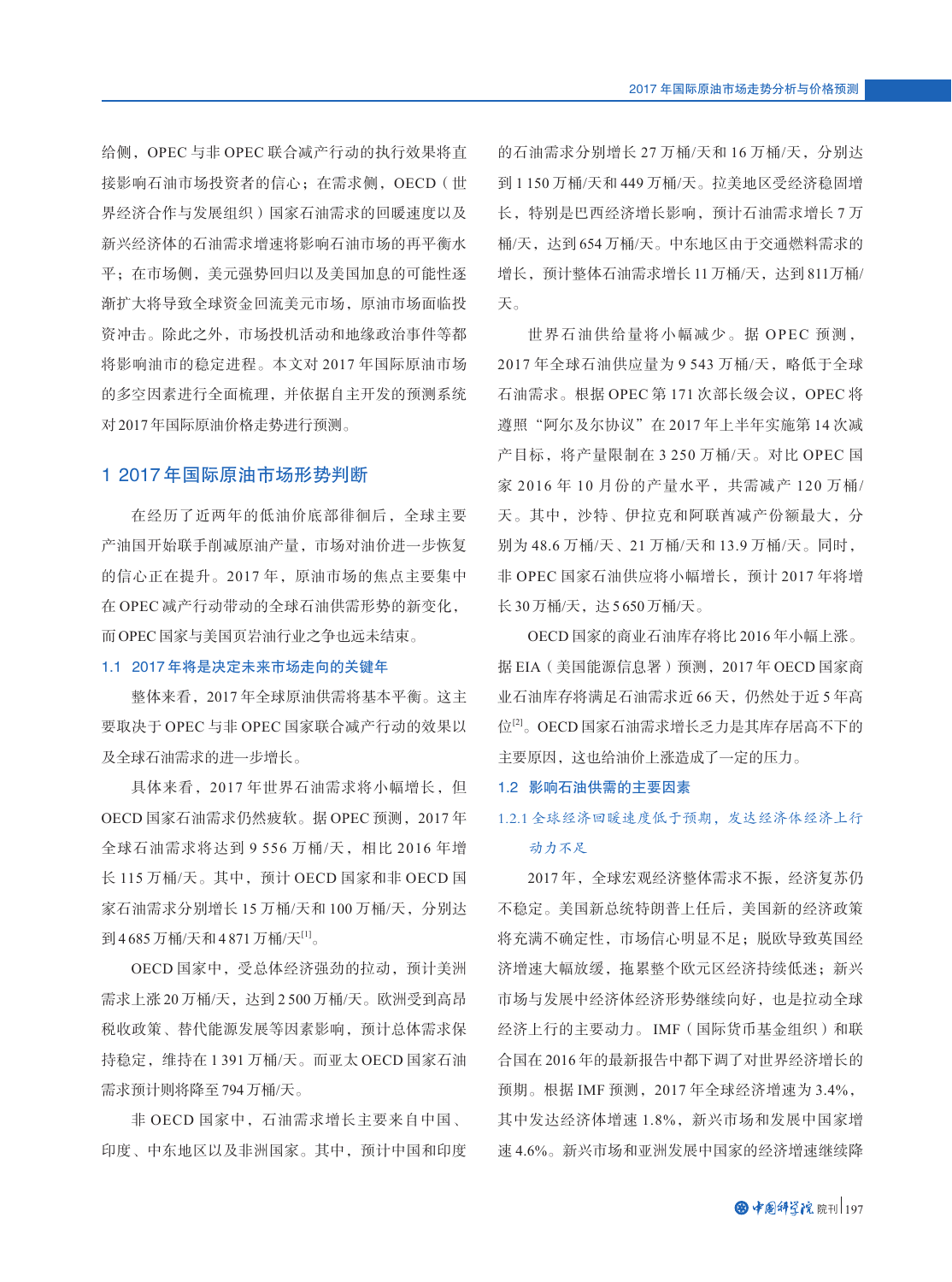温,预计 2017 年为 6.3%。预计 2017 年中东、北非等产 油区经济增速与 2016年持平, 达到 3.2%<sup>[3,4]</sup>。

(1)美国经济增速将缓慢回升,其国内页岩油行 业对油市平衡存在威胁。特朗普就任美国总统后,美国 正式进入新的共和党执政周期。特朗普新政府的改革重 心可能围绕扩大基础建设投资、减少税收和增加就业来 提振经济。同时美联储将继续加息,利率也将被逐步推 高。整体来看,美国就业市场良好,房地产市场改善, 消费支出依然强劲;但仍然面临不小的风险,如公债水 平较高对财政政策形成制约,贸易保护政策产生的潜在 国际贸易冲突以及强势美元对美国出口的冲击等。在能 源政策方面,特朗普更倾向于放松对传统能源的限制, 推动"能源变革",加大对油气资源的开采力度。这将 有利于美国能源行业发展,进一步扩大美国国内的原油 生产能力。特别是当前油价回升,美国页岩油行业的生 存空间进一步加大,这将对全球石油市场的平衡形成压 力,抑制油价的上涨。

(2) 欧元区经济将持续低迷,面临再次衰退的可 能。2017 年,欧元区经济形势将更加困难,面临严峻挑 战。整体来看,英国脱欧造成的欧洲经济一体化困境将 进一步扩大,欧元区经济基本面趋于恶化,投资吸引力 和竞争优势都在不断下降,欧元将进一步贬值。同时, 分裂主义和民粹主义浪潮继续蔓延,这将加剧欧洲的政 治风险。此外,2017 年,德国、法国和荷兰等国面临大 选,持续的政治不确定性将激化经济失速风险和债务通 缩风险,进而可能导致欧洲的经济环境面临全面恶化的 风险。根据 IMF 预测,2017 年欧元区经济增速将进一步 放缓至 1.5%。其中,德国和西班牙经济增速下滑幅度较 大, 增速分别为 1.4% 和 2.2%。而英国受脱欧影响, 经济 增速放缓明显,仅为 1.1%。欧洲低迷的经济形势将进一 步抑制欧洲的石油需求增长。

#### 1.2.2 新兴市场和发展中经济体仍将维持中高速增长态势

(1)中国。在放松服务业管制的改革措施下,中 国经济将在从投资向消费、从工业向服务业的再平衡调

整中继续推进。同时,2017 年,中国的供给侧改革将 进一步深化,去产能和去杠杆效果明显,经济将筑底企 稳。但是,需要防范国内的产能过剩和需求结构升级的 矛盾进一步扩大。根据 IMF 预测,2017 年中国经济增速 为6.2%,国内石油需求将继续保持小幅增长。

(2)亚洲其他新兴和发展中经济体。预计亚洲其他 新兴和发展中经济体将继续保持强劲增长。其中,贸易 条件改善以及积极的经济政策和税收结构性改革,将支 持印度的消费和投资继续增长,预计 2017 年印度经济仍 将保持高速增长,增速为 7.6%。"东盟五国"(印尼、 马来西亚、新加坡、泰国和菲律宾)经济增速也将进一 步加快,预计增速为5.1%。

(3)拉丁美洲和加勒比地区。预计该区域经济复苏 在 2017 年得以巩固,增长率为 1.6%。其中,巴西由于政 治和政策的不确定性下降,经济冲击的影响逐渐消退, 预计经济增长 0.5%。委内瑞拉由于受低油价的持续影 响,国内宏观经济失衡和国际收支压力加剧,2017 年经 济衰退将进一步加深, 预计增长率为-4.5%。其他产油国 如厄瓜多尔,由于石油出口下降,预计其经济增速下降 <sup>为</sup>\_ 2.7%。

(4)独联体国家。其经济前景将有所好转,根 据 IMF预测, 独联体国家 2017 年整体增速将大幅提升, 达到1.4%。石油进口国中,乌克兰随着外部经济环境改 善以及国内经济改革成效显现,增速将加快。白俄罗斯 经济收缩预计 2017 年将有所减少。在石油出口国中,受 益于石油价格回升,哈萨克斯坦和阿塞拜疆经济增长将 逐步加快。俄罗斯在经历了油价冲击和制裁的双重冲击 后,经济开始企稳,在 2014 年后首次出现经济正增长, 预计2017 年增速为1.1%。

## 1.2.3《多德·弗兰克法案》或将废除,市场投机力量重 新活跃

2016 年底特朗普及其过渡团队提出将废除《多德·弗 兰克法案》,这预示着原有的金融监管体系或将被推倒 重建。《多德·弗兰克法案》自 2010 年开始实施后,极大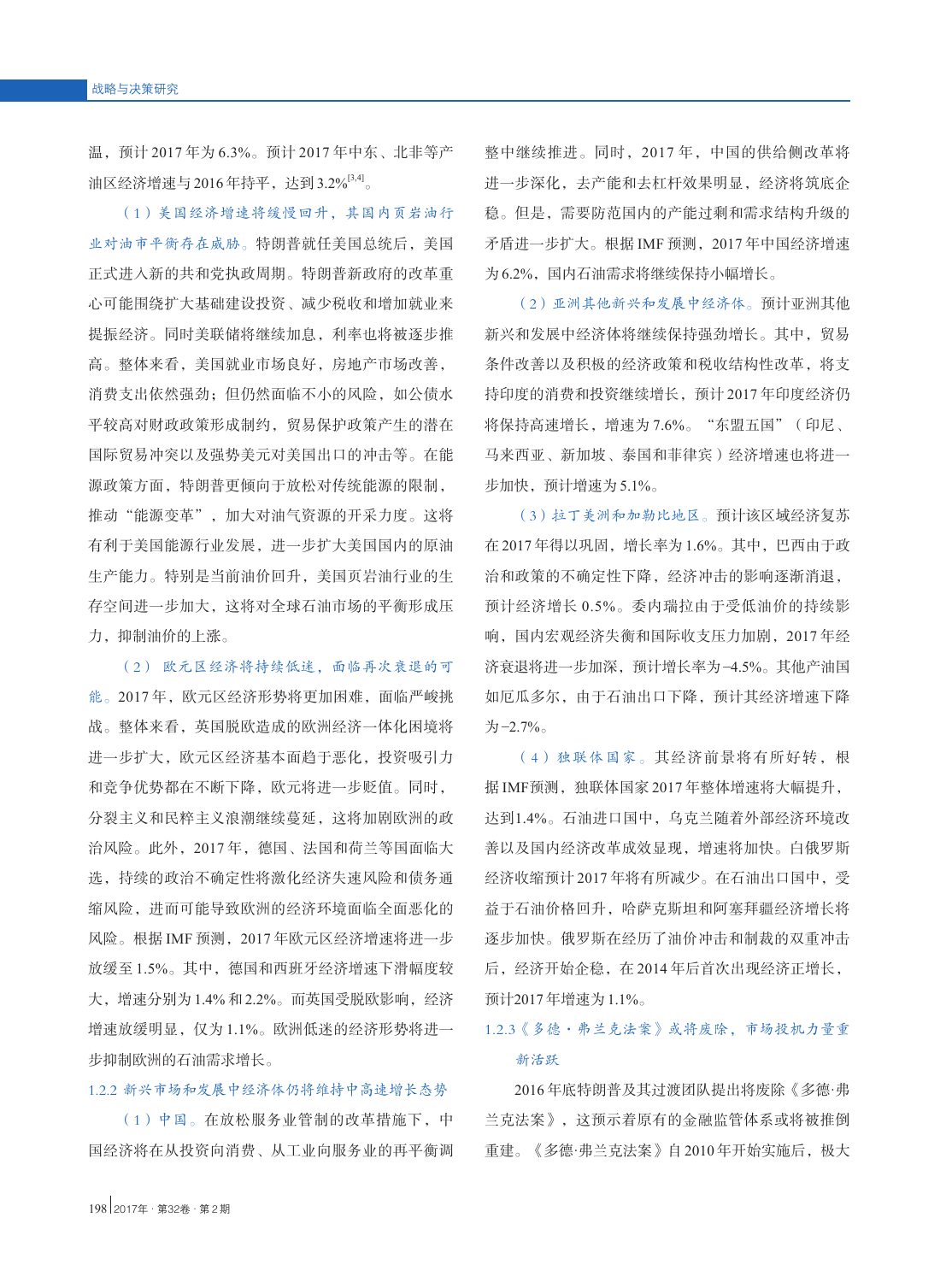地限制了石油市场的投机行为,一旦松绑,必然导致大 型投行重新参与石油市场期货交易,增加市场的投机性 和波动性。

美国商品期货交易委员会(CFTC)公布的原油期 货持仓报告显示,2016 年,非商业交易商平均持仓比 例继续保持在 53% 的高位,非商业净多头平均持仓比例 为15%。整体来看,目前市场对于油价持续上涨的态度 还比较谨慎,2016 年非商业交易商多头头寸并没有随 着油价持续上涨而增加,反而呈下降趋势。这说明在市 场低迷期,投机力量对油价上涨的助推作用十分有限。 2017年, 如果 OPEC减产行动效果显现, 原油市场投机 资金的流动性和投机力量的活跃性会进一步增强。但 是,由于美元升值预期强烈,不排除石油市场投机资金 大幅外流的可能,原油市场波动性将进一步增强。

#### 1.2.4 美国加息预期强烈,美元将进一步升值

自2014 年美国取消量化宽松货币政策以来,美元步 入上升通道,美元指数从 80 持续上涨至 2017 年初突破 的 100。2017年,美国国内宏观经济形势比较乐观,失 业率预计将进一步下降,支撑强势美元的基本面因素依 然存在。特朗普在赢得美国大选后,承诺加大财政开支 力度,这可能增加美国通胀和经济过热风险,促使美联 储加快加息节奏。2017 年,美联储加息基本已成定局, 不确定的只是加息的时间表和加息的力度。加上 2016 年英国脱欧造成的英镑贬值进一步发酵以及欧元和日元 等主要货币难以提振,美元的升值空间可以预期。唯一 的不确定性来自特朗普上台后的政策执行情况。综合来 看,市场对于美元走强的预期比较乐观,将对油价上涨 形成一定程度的打压。

## 1.2.5 地缘政治形势仍不稳定, 俄罗斯在石油市场的话语 权增强

2017 年,地缘政治风险仍然多集中在中东和非洲地 区。巴以冲突持续发酵、叙利亚内战、利比亚和埃及政 治失序、伊朗等多国总统改选、南非政治冲突恶化、沙 特与埃及关于两岛(蒂朗岛、塞纳菲尔岛)"归还"问 题的争论等都尚在持续中,这些事件的不确定性无疑影 响着中东非洲政治格局乃至世界石油价格。

另外,俄罗斯在中东地区的影响力正在不断扩大。 随着美国在中东地区形成战略收紧态势,俄罗斯正加强 与中东地区的外交关系,影响力不断扩大。2016 年底, 在俄罗斯的军事支持下,叙利亚动荡局势迎来转折。同 时,俄罗斯与土耳其的关系得到修复。特别是在新一轮 OPEC 减产行动中,俄罗斯也承诺减产约 30 万桶/天,这 是俄罗斯近 15 年来首次参与 OPEC 减产。这些行动都表 明俄罗斯积极参与中东事务的态度,无疑也增加了俄罗 斯在中东石油事务上的主导权。

## 2 2017年国际油价预测

通过对市场多方因素的综合分析和对不确定性的梳 理,我们应用自主研发的油价综合分析预测系统,对国 际油价预测如下(图 1):2017 年,国际油价将保持窄 幅震荡,油价处于底部回升阶段,整体水平将比 2016 年 高出 10 美元/桶左右; 2017年, Brent 年平均油价为 56 美 元/桶, WTI 年平均油价为 55 美元/桶, 平均价差将缩小 至1 美元/桶。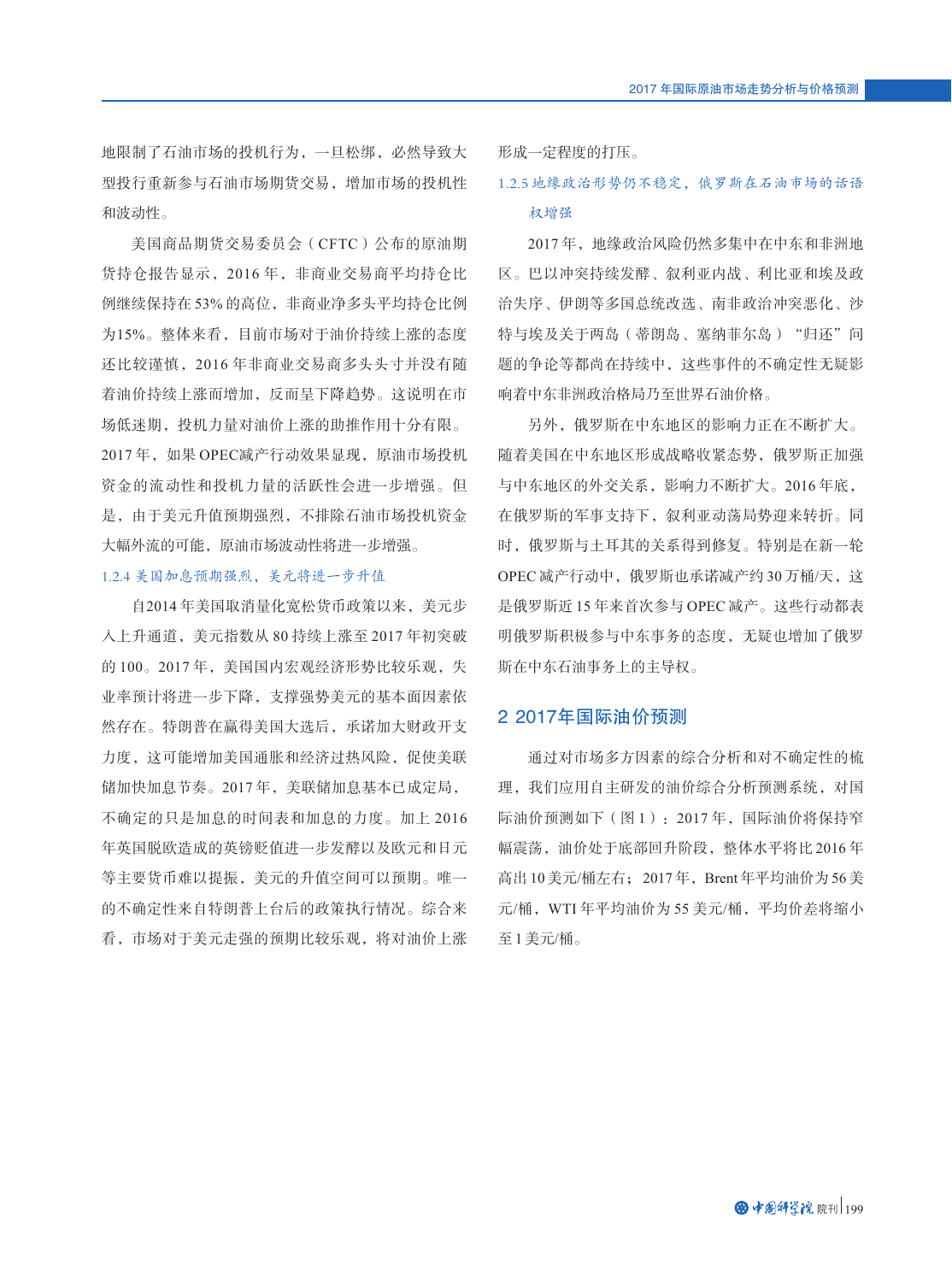

## 参考文献

- 1 OPEC. Monthly oil market report. [2016-12-14]. http://www. opec.org/opec\_web/en/publications/338.htm
- 2 EIA. Short-term energy outlook. [2016-12-10]. http://www.eia. gov/outlooks/steo/
- 3 IMF. World economic outlook. [2016-10-04]. http://www.imf.

org/external/pubs/ft/weo/2016/02/

 4 United Nations. World economic situation and prospects 2016. [2016-05-12]. https://www.un.org/development/desa/dpad/ document\_gem/global-economic-monitoring-unit/worldeconomic-situation-and-prospects-wesp-report/

## **International Crude Oil Market Trend Analysis and Price Forecast in 2017**

Ji Qiang<sup>1</sup> Liu Bingyue<sup>1,2</sup> Zhao Wanli<sup>3</sup> Ma Yanran<sup>1,4</sup> Fan Ying<sup>3</sup>

(1 Center for Energy & Environment Policy Research, Institutes of Science and Development, Chinese Academy of Sciences, Beijing 100190, China;

2 Department of Statistics and Finance, University of Science and Technology of China, Hefei 230026, China;

3 School of Economics and Management, Beihang University, Beijing 100191, China;

4 School of Management, University of Science and Technology of China, Hefei 230026, China)

**Abstract** In 2017, the implementation progress of OPEC and non-OPEC production cut agreement will be the biggest uncertainty. Both the supply and demand sides in the international oil market are facing great uncertainty, in which the recovery speed of U.S. shale oil production, the redound degree of OECD countries' oil demand and the new oil consumption growth in emerging economies will affect the balance of the oil market. In addition, the uncertainty of U.S. interest rate hike, the active degree of market speculation and geopolitical Black Swan events will increase the short-term volatility of oil prices. Using our oil price analysis and forecasting synthetic system, we forecast that oil prices will still keep fluctuations at a narrow range in 2017, and the Brent average year price may stand at 56 dollar per barrel and WTI average year price